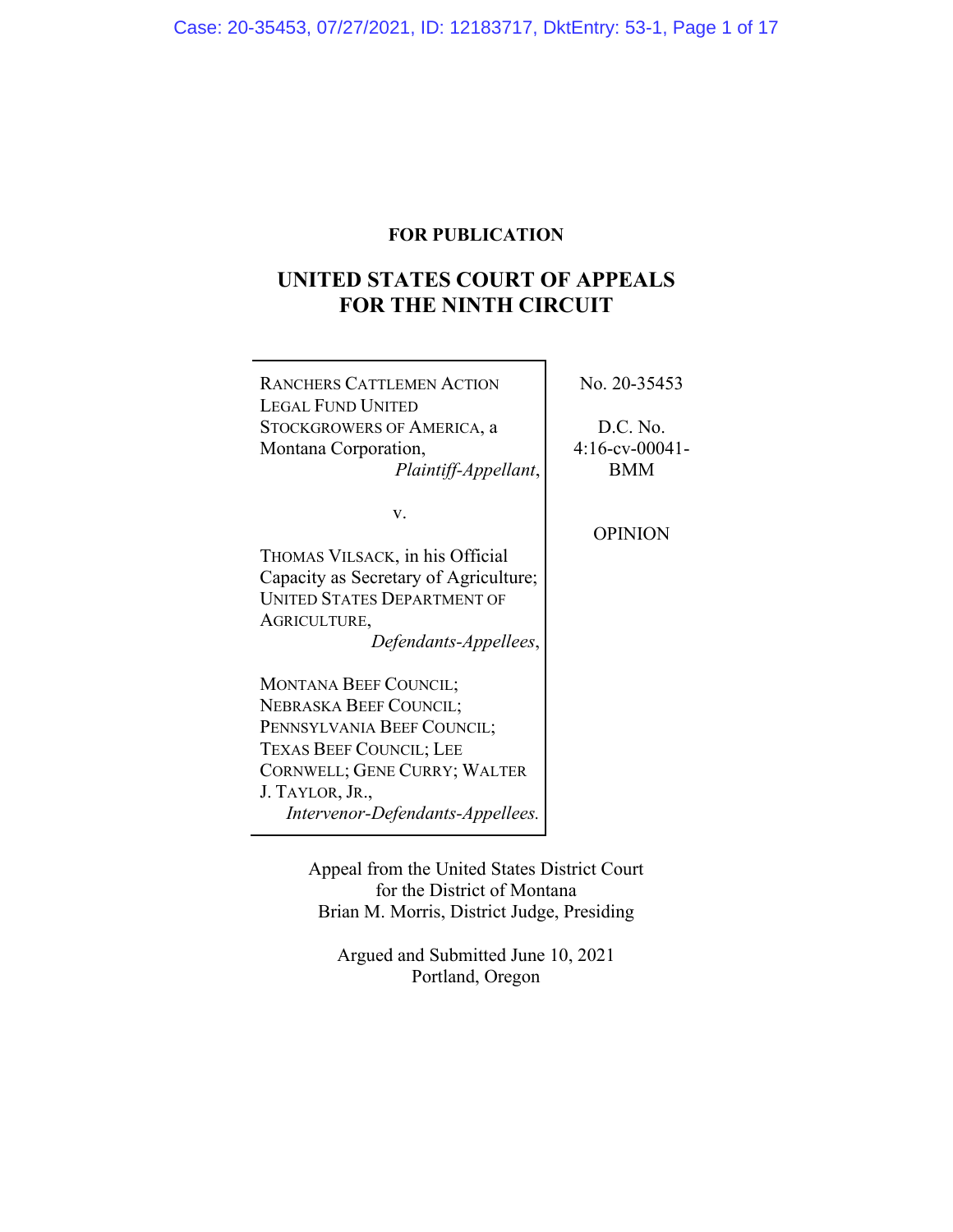Filed July 27, 2021

Before: Kim McLane Wardlaw, Richard C. Tallman, and Andrew D. Hurwitz, Circuit Judges.

Opinion by Judge Hurwitz

## **SUMMARY\***

## **Beef Promotion and Research Act/Government Speech**

The panel affirmed the district court's summary judgment in favor of federal defendants and state intervenor defendants in an action brought by the Ranchers-Cattlemen Action Legal Fund challenging certain mandatory assessments on cattle sales imposed by federal law that are used to fund advertisements for beef products.

The Beef Promotion and Research Act of 1985 imposes a \$1 assessment, or "checkoff," on each head of cattle sold in the United States to fund beef consumption promotional activities. Defendant, the Secretary of Agriculture, oversees the beef checkoff program. Intervenor defendants, the Montana Beef Council and other qualified state beef councils (QSBCs), receive a portion of the checkoff assessments to fund promotional activities and may direct a portion of these funds to third parties for the production of advertisements and other promotional materials. The Ranchers-Cattlemen Action Legal Fund's (R-CALF)

**<sup>\*</sup>** This summary constitutes no part of the opinion of the court. It has been prepared by court staff for the convenience of the reader.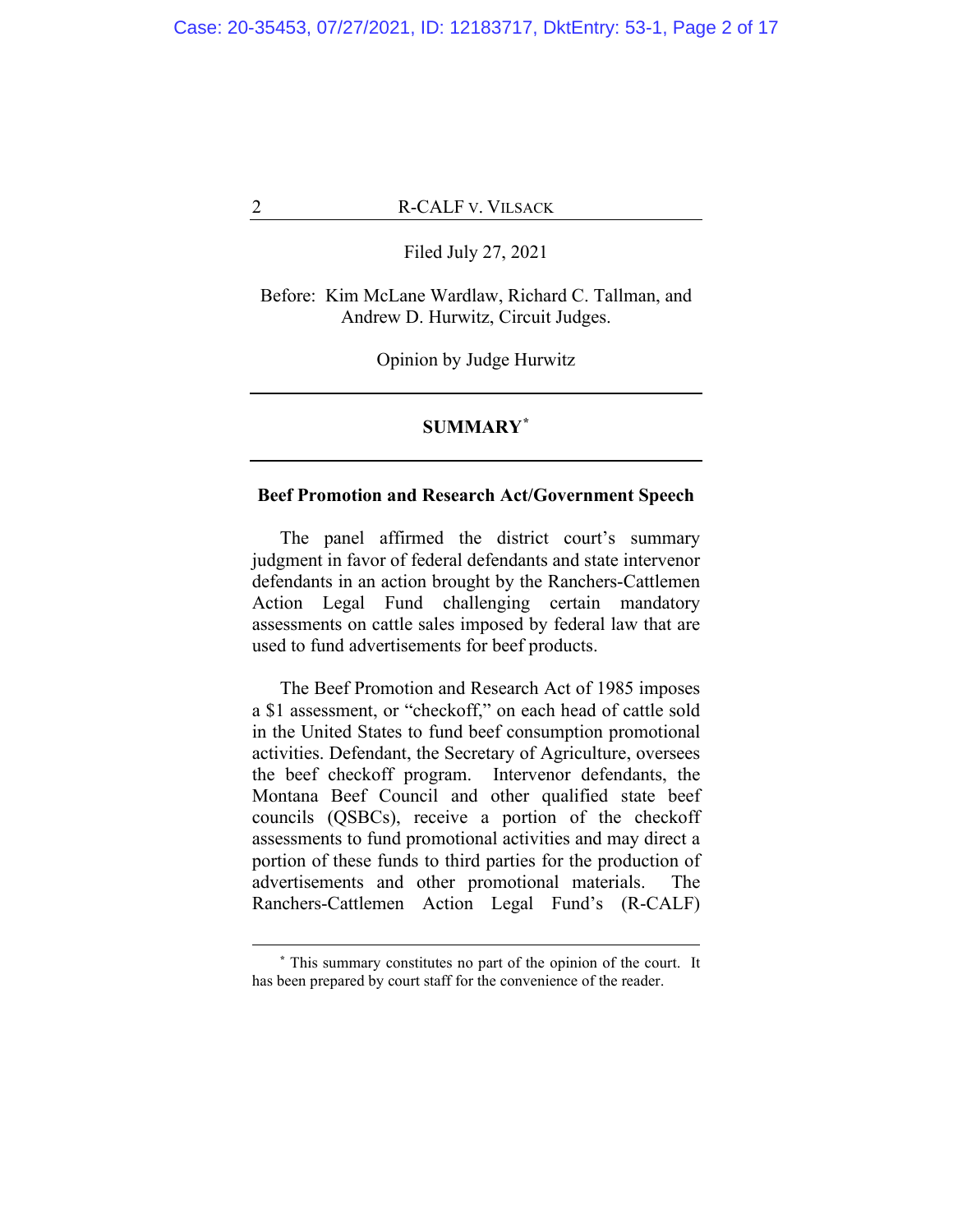members include cattle producers who object to their QSBCs' advertising campaigns.

In 2016, during the pendency of prior litigation, the Secretary entered into memoranda of understanding (MOUs) with QSBCs which granted the Secretary preapproval authority over, among other things, any and all promotion and which allowed the Secretary to decertify a noncompliant QSBCs, thereby terminating its access to checkoff funds. Under the MOUs, the Secretary must preapprove all contracts to third parties and any resulting plans or project. But QSBCs can also make noncontractual transfers of checkoff funds to third parties for promotional materials which do not need to be pre-approved. Plaintiffs and intervenors contend that the distribution of funds under these arrangements is an unconstitutional compelled subsidy of private speech.

The panel first held that plaintiff, R-CALF had associational standing to sue the twelve QSBCs to which its members pay checkoffs. The panel further held that R-CALF also had direct standing to sue in states where its members did not pay checkoffs because the beef checkoff program affected its mission of protecting domestic, independent cattle producers.

The panel held that the speech generated by the third parties for promotional materials was government speech and therefore exempt from First Amendment scrutiny. Noting that this case was similar to *Paramount Land Co. LP v. Cal. Pistachio Comm'n*, 491 F.3d 1003 (9th Cir. 2007), and *Delano Farms Co. v. Cal. Table Grape Comm'n*, 586 F.3d 1219 (9th Cir. 2009), the panel stated that under the MOUs, the QSBCs must submit for pre-approval by the Secretary any and all promotion, advertising, research, and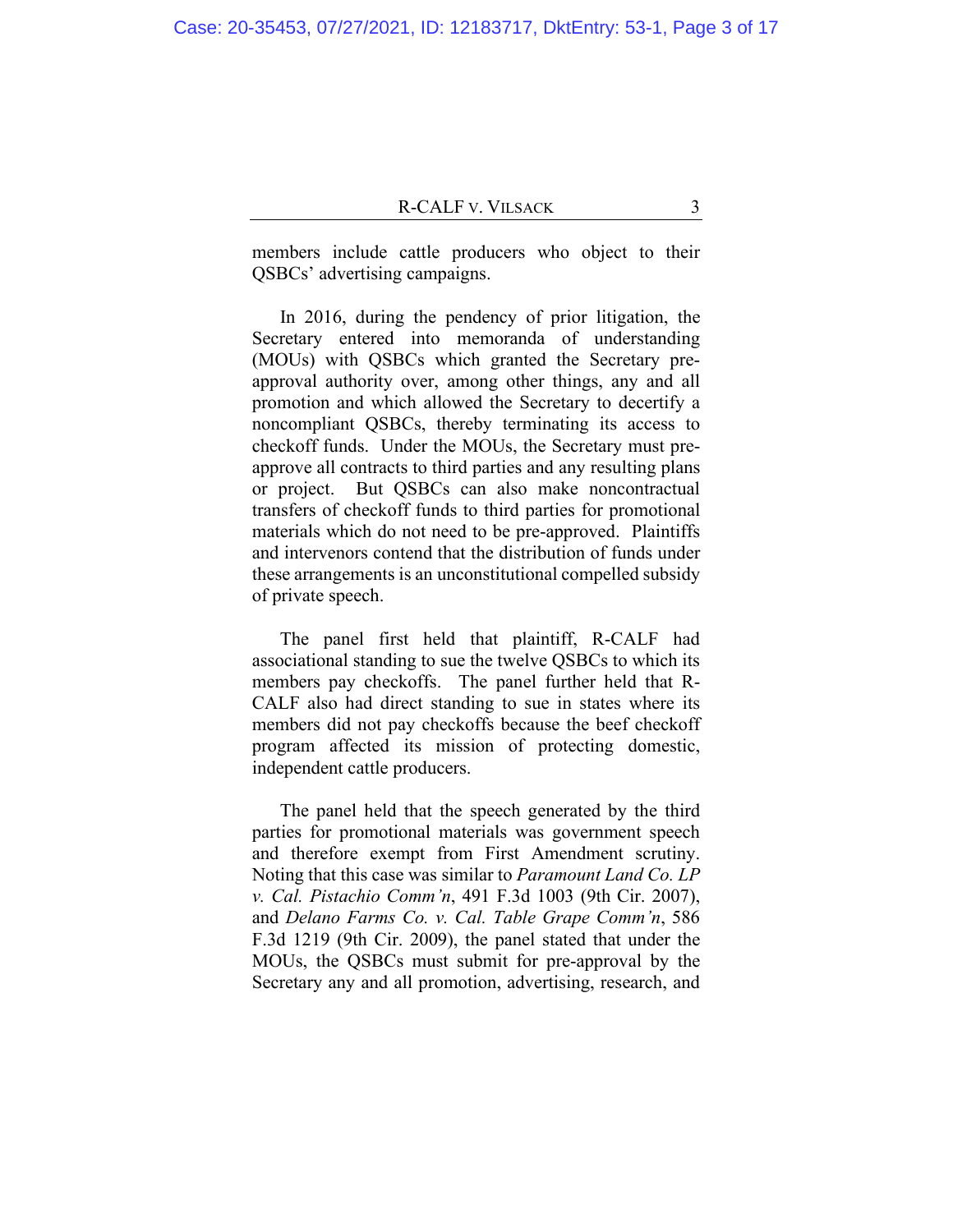consumer information plans and projects and any and all potential contracts or agreements to be entered into by the QSBCs for the implementation and conduct of plans or projects funded by checkoff funds. The QSBCs must also submit an annual budget outlining and explaining anticipated expenses and disbursements and a general description of the proposed promotion, research, consumer information, and industry information programs contemplated. Promotional campaigns by the QSBCs and contracted third parties subject to the Secretary's preapproval were therefore plainly government speech.

The panel additionally held that third-party speech not subject to pre-approval was also effectively controlled by the government. The panel noted that, as in *Paramount Land*, the message sent out in the promotions was firmly established by the federal government. Moreover, in addition to its oversight over promotional materials, the government also had the authority to control speech by the unquestioned control of the flow of assessment funds to the QSBCs—and the threat of decertification under the MOUs and federal regulations if the Secretary disapproved of the use of those funds.

The panel affirmed the district court's denial of a permanent injunction requiring the continuation of the MOUs. The panel held that under these circumstances, the MOUs were an entrenched change in the prior status quo, and the district court did not err, in the absence of any evidence that the Secretary intends to withdraw from the MOUs, in declining to enter a permanent injunction requiring him not to.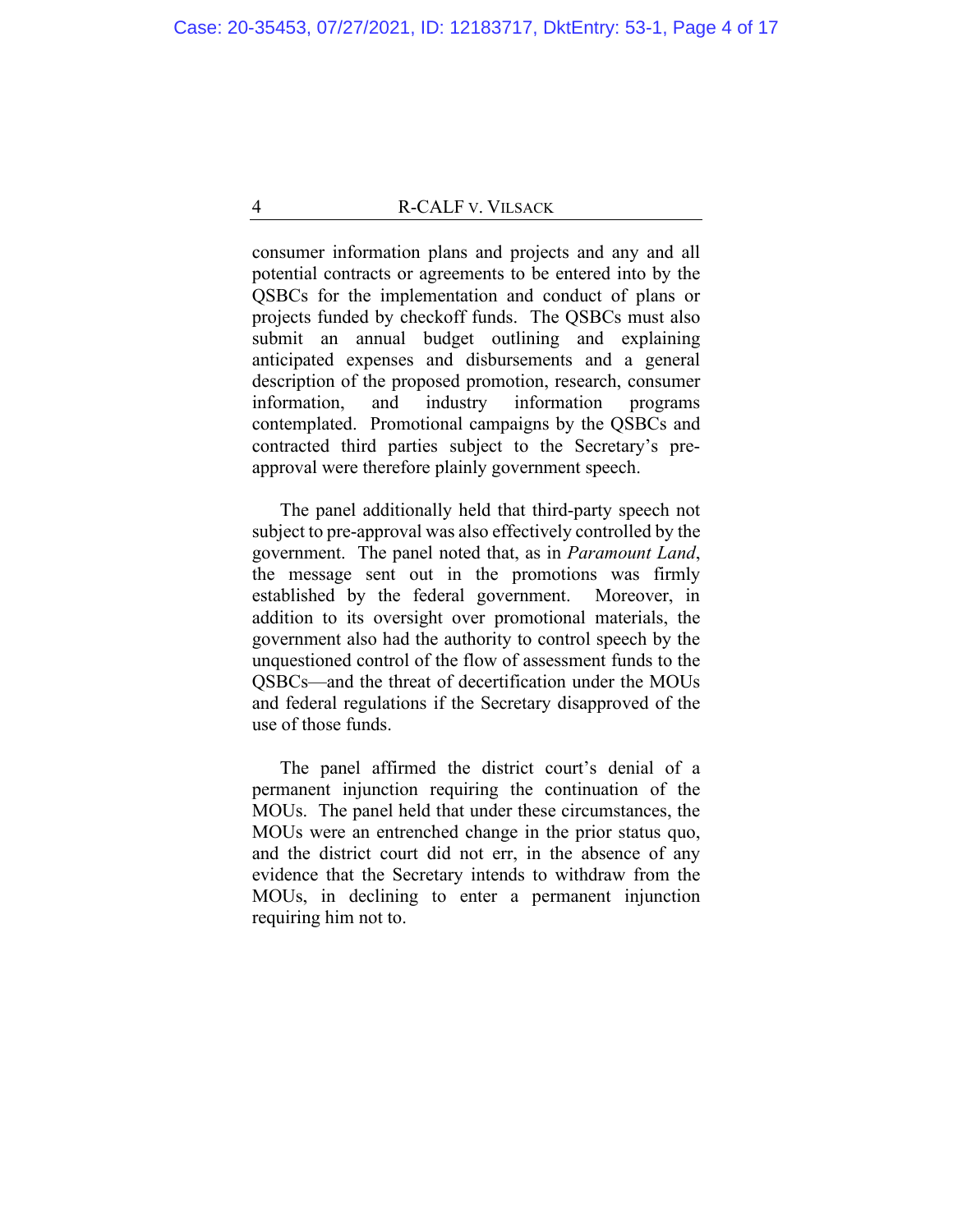#### **COUNSEL**

David S. Muraskin (argued), Public Justice P.C., Washington, D.C.; William A. Rossbach, Rossbach Law P.C., Missoula, Montana; J. Dudley Butler, Butler Farm & Ranch Law Group PLLC, Benton, Mississippi; for Plaintiff-Appellant.

Lindsey Powell (argued) and Michael S. Raab, Appellate Staff; Civil Division, United States Department of Justice, Washington, D.C.; Ryan M. Majerus, Senior Counsel; Stephen A. Vaden, General Counsel; United States Department of Agriculture, Washington, D.C.; for Defendants-Appellees.

Jean-Claude André (argued), Bryan Cave Leighton Paisner LLP, Santa Monica, California; Bryan J. Harrison, Bryan Cave Leighton Paisner LLP, Washington, D.C.; Robert M. Thompson and Mollie E. Harmon, Bryan Cave Leighton Paisner LLP, Kansas City, Missouri; Randy J. Cox, Boone Karlberg P.C., Missoula, Montana; for Intervenor-Defendants-Appellees.

Tyler Lobdell and Tarah Heinzen, Food & Water Watch, Washington, D.C., for Amici Curiae Food & Water Watch, Dakota Rural Action, Family Farm Action Alliance, Farm and Ranch Freedom Alliance, Institute for Agriculture and Trade Policy, Iowa Citizens for Community Improvement, Rural Advancement Foundation International USA, and Western Organization of Resource Councils.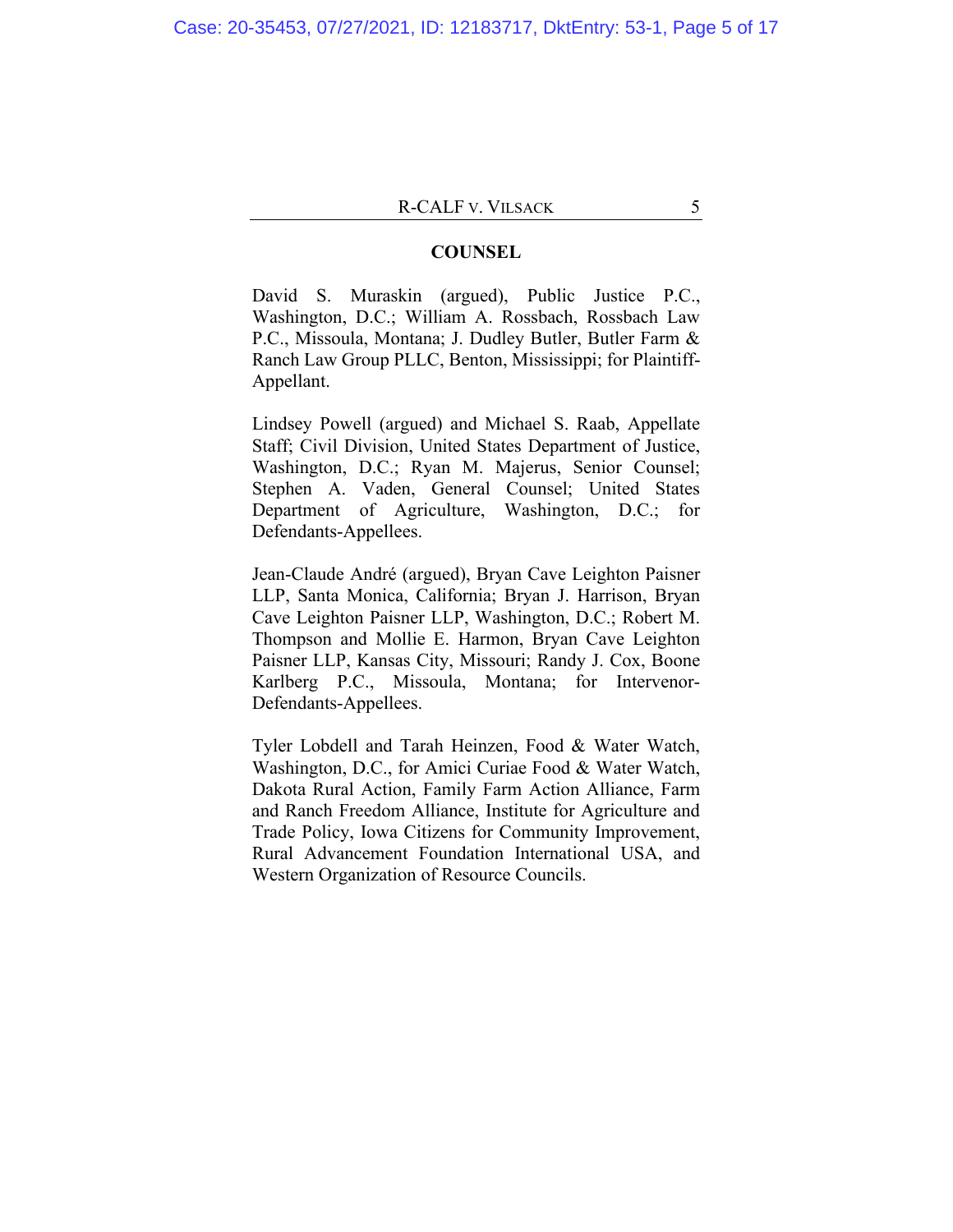#### **OPINION**

## HURWITZ, Circuit Judge:

This case involves a challenge by the Ranchers-Cattlemen Action Legal Fund ("R-CALF") to mandatory assessments on cattle sales imposed by federal law used to fund advertisements for beef products. The Montana Beef Council ("MBC") and other qualified state beef councils ("QSBCs") receive a portion of the assessments to fund promotional activities and some of these QSBCs direct a portion of these funds to third parties. The dispositive question is whether the speech generated by the third parties is government speech and therefore exempt from First Amendment scrutiny. The district court so held and entered summary judgment against R-CALF. We affirm.

## I

## A

The Beef Promotion and Research Act of 1985 ("Beef Act") imposes a \$1 assessment, or "checkoff," on each head of cattle sold in the United States to fund consumption promotions to "maintain and expand domestic and foreign markets and uses for beef and beef products." 7 U.S.C. §§ 2901(b), 2904(8)(C). The Secretary of Agriculture oversees the beef checkoff program through the Cattlemen's Beef Promotion and Research Board (the "Beef Board"), whose members the Secretary appoints. *Id.* § 2904(1).**<sup>1</sup>** A QSBC typically collects the checkoff, retaining 50 cents to

**<sup>1</sup>** The Beef Board elects ten members to the Beef Promotion Operating Committee; a federation of QSBCs elects the other ten members. 7 U.S.C. § 2904(4)(A). The Operating Committee develops promotional campaigns for the Beef Board. *See* 7 U.S.C. § 2904(4)(B).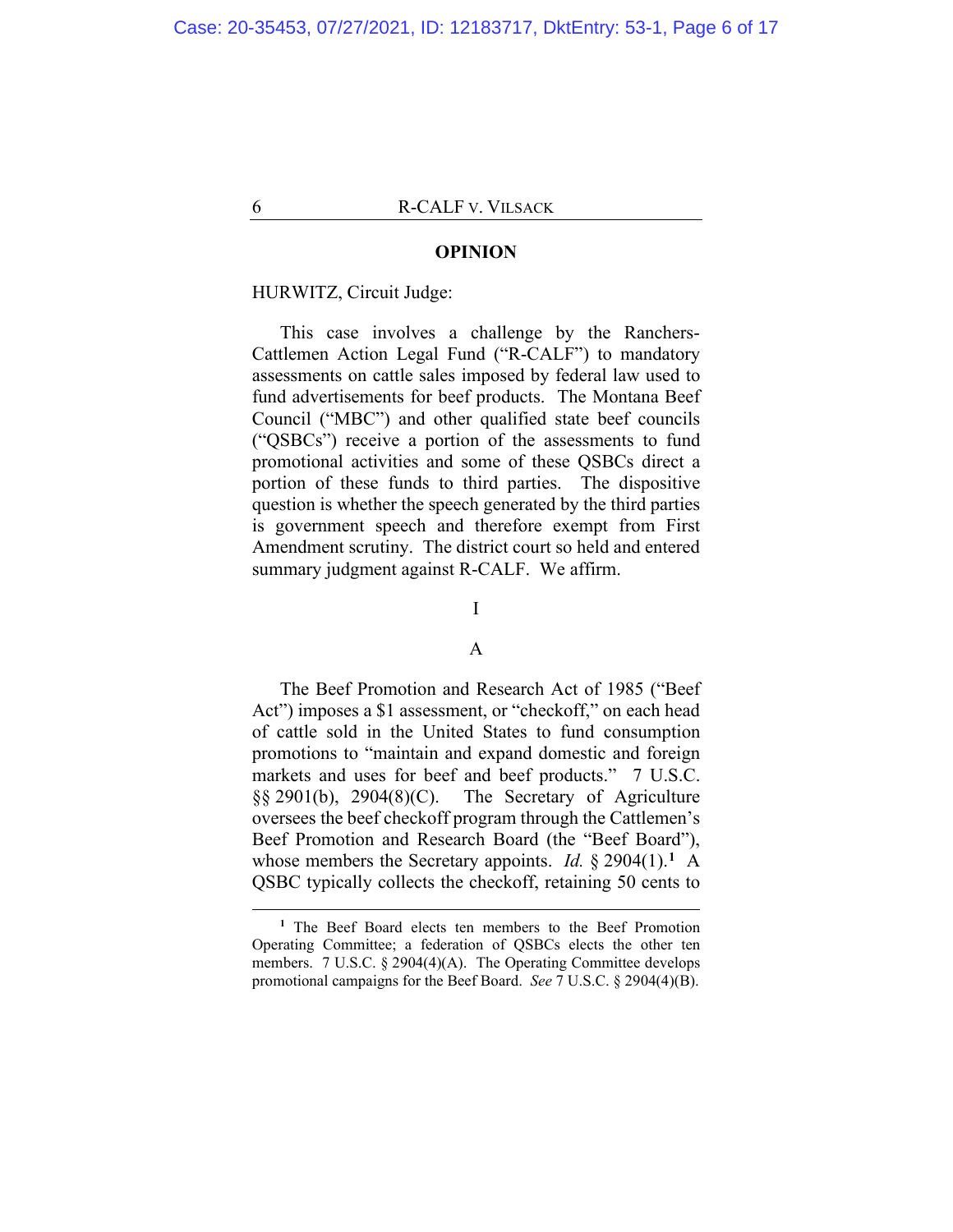fund state marketing efforts, and forwarding the remainder to the federal program. *Id.*  $\S 2904(8)(C)$ ; 7 C.F.R.  $§ 1260.172(a)(3)$ . Producers may, however, opt out of funding their QSBC and direct the entire assessment to the federal program. *See* Beef Promotion and Research, 84 Fed. Reg. 20,765, 20,766–67 (May 13, 2019).

Since 2016, the Secretary, through the Agricultural Marketing Service ("AMS"), has entered into memoranda of understanding ("MOUs") with QSBCs. The MOUs grant the Secretary pre-approval authority over "any and all promotion, advertising, research, and consumer information plans and projects." The Secretary also reviews and approves the QSBCs' budgets and marketing plans, which detail their anticipated expenses and disbursements, and government officials can participate in QSBC board meetings at which promotional and funding decisions are made. The MOUs allow the Secretary to decertify a noncompliant QSBC, thereby terminating its access to checkoff funds.

Using checkoff funds, QSBCs can hire private third parties to produce advertisements and other promotional materials. Some engagements involve contracts. Under the MOUs, the Secretary must pre-approve all contracts and any plans or projects developed under them. The parties agree that third-party speech generated pursuant to these contracts is government speech.

But QSBCs can also make noncontractual transfers of checkoff funds to third parties to produce promotional materials. Materials produced by this funding method need not be pre-approved. Recipients of these transfers must identify their expenditures in an "annual accounting" and abide by the principles of the Beef Act—promoting beef without being unfair, deceptive, or political. The primary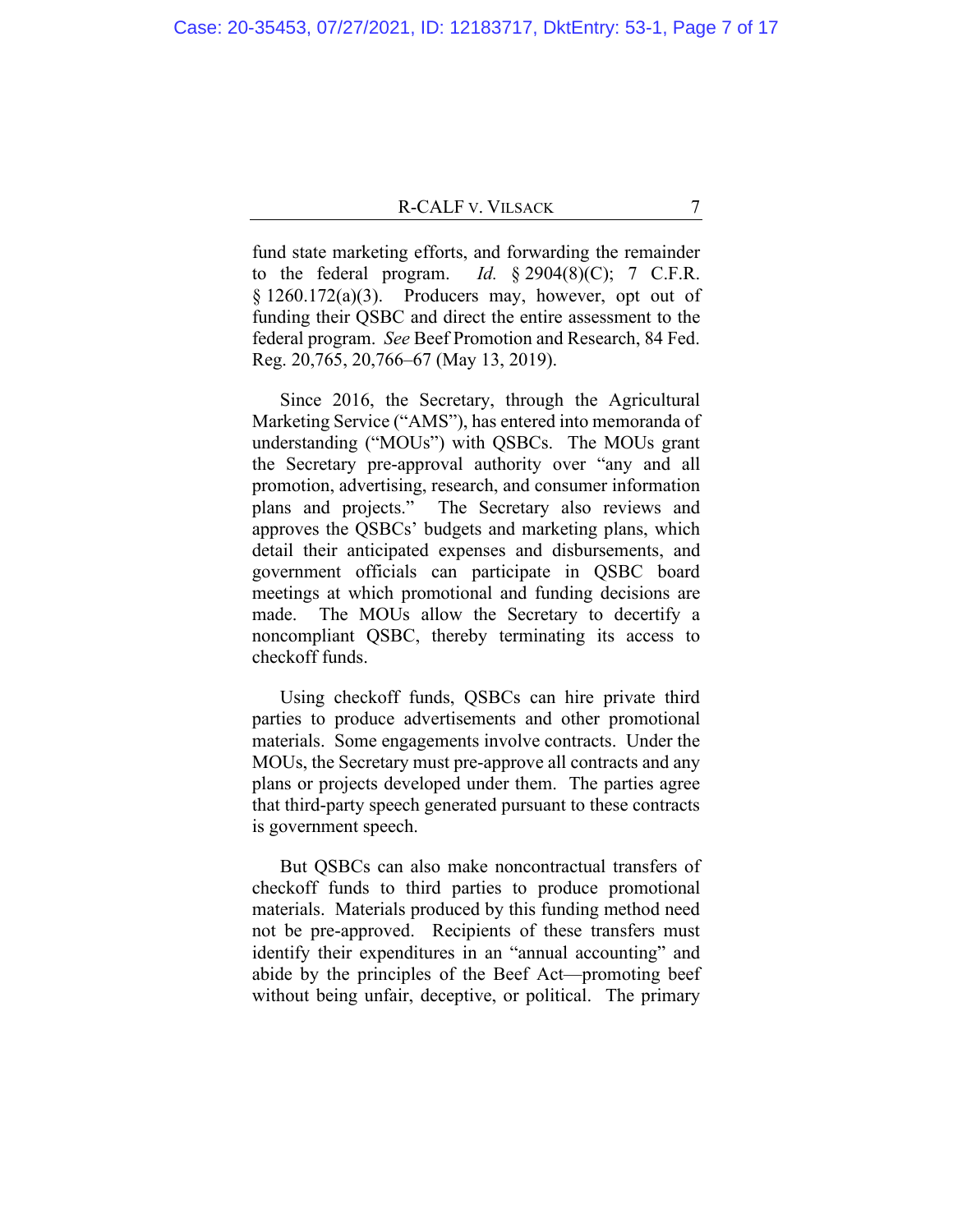issue on appeal is whether speech made by third parties under these arrangements is effectively government speech.

#### B

R-CALF's members include cattle producers who object to their QSBCs' advertising campaigns. R-CALF first challenged the checkoff program in 2016, alleging that the distribution of funds to the MBC under the federal program is an unconstitutional compelled subsidy of private speech. While that litigation was pending, the MBC entered into an MOU with the Secretary. Without considering the MOU, the district court entered a preliminary injunction preventing the use of checkoff funds for promotional campaigns absent the producers' consent. A divided panel affirmed the preliminary injunction; the majority expressly declined to consider the effect of the MOU. *R-CALF v. Perdue*, 718 F. App'x 541, 542 n.1 (9th Cir. 2018). The dissent opined that the MOU "plainly grants the Secretary complete preapproval authority over 'any and all promotion, advertising, research, and consumer information plans and projects' of the MBC," and therefore would have vacated the preliminary injunction. *Id.* at 543 (Hurwitz, J., dissenting) (quoting *Johanns v. Livestock Mktg. Ass'n*, 544 U.S. 550, 560 (2005)).

On remand, R-CALF amended its complaint to seek relief against fourteen additional QSBCs, all of which had MOUs with the Secretary. Four QSBCs and three producers intervened to defend the program. The district court granted summary judgment to the Secretary and intervenors, adopting a magistrate judge's proposed findings of fact and conclusions of law.

The district court found that R-CALF had standing to sue. But it concluded that the MOUs gave the Secretary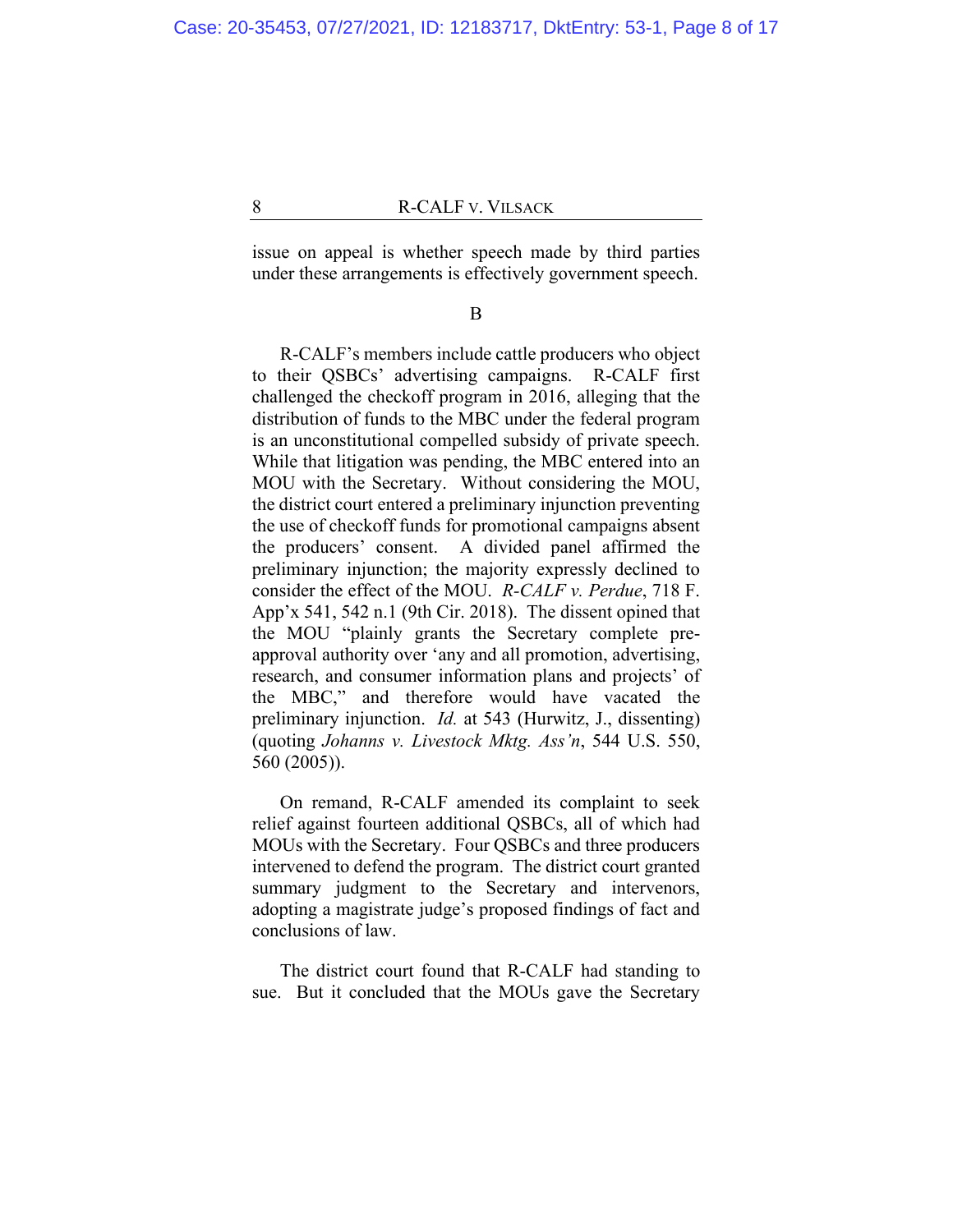sufficient control over the promotional program to make the QSBCs' speech—and the speech of third parties they paid effectively government speech. It also rejected R-CALF's request for an injunction to ensure the Secretary continues to enforce the terms of the MOUs. R-CALF timely appealed.

II

We agree with the district court that R-CALF has associational standing to sue the twelve QSBCs to which its members pay checkoffs. But R-CALF concedes that it lacks such standing to challenge the use of checkoff funds by QSBCs in states where none of its members pay checkoffs— Hawaii, South Carolina, and Vermont. Thus, R-CALF must establish direct standing to sue those three QSBCs.

"[A]n organization has direct standing to sue where it establishes that the defendant's behavior has frustrated its mission and caused it to divert resources in response to that frustration of purpose." *E. Bay Sanctuary Covenant v. Biden*, 993 F.3d 640, 663 (9th Cir. 2021). "Of course, organizations cannot manufacture the injury by incurring litigation costs or simply choosing to spend money fixing a problem that otherwise would not affect the organization at all, but they can show they would have suffered some other injury had they not diverted resources to counteracting the problem." *Id.* (cleaned up); *see also Am. Diabetes Ass'n v. U.S. Dep't of the Army*, 938 F.3d 1147, 1154–55 (9th Cir. 2019) (collecting cases).

R-CALF's mission includes "protecting domestic, independent cattle producers." R-CALF uses some 60% of its resources to educate producers on the use of checkoff funds by QSBCs. The beef checkoff program affects that mission and R-CALF has devoted (and continues to devote) resources, independent of expenses for this litigation, to deal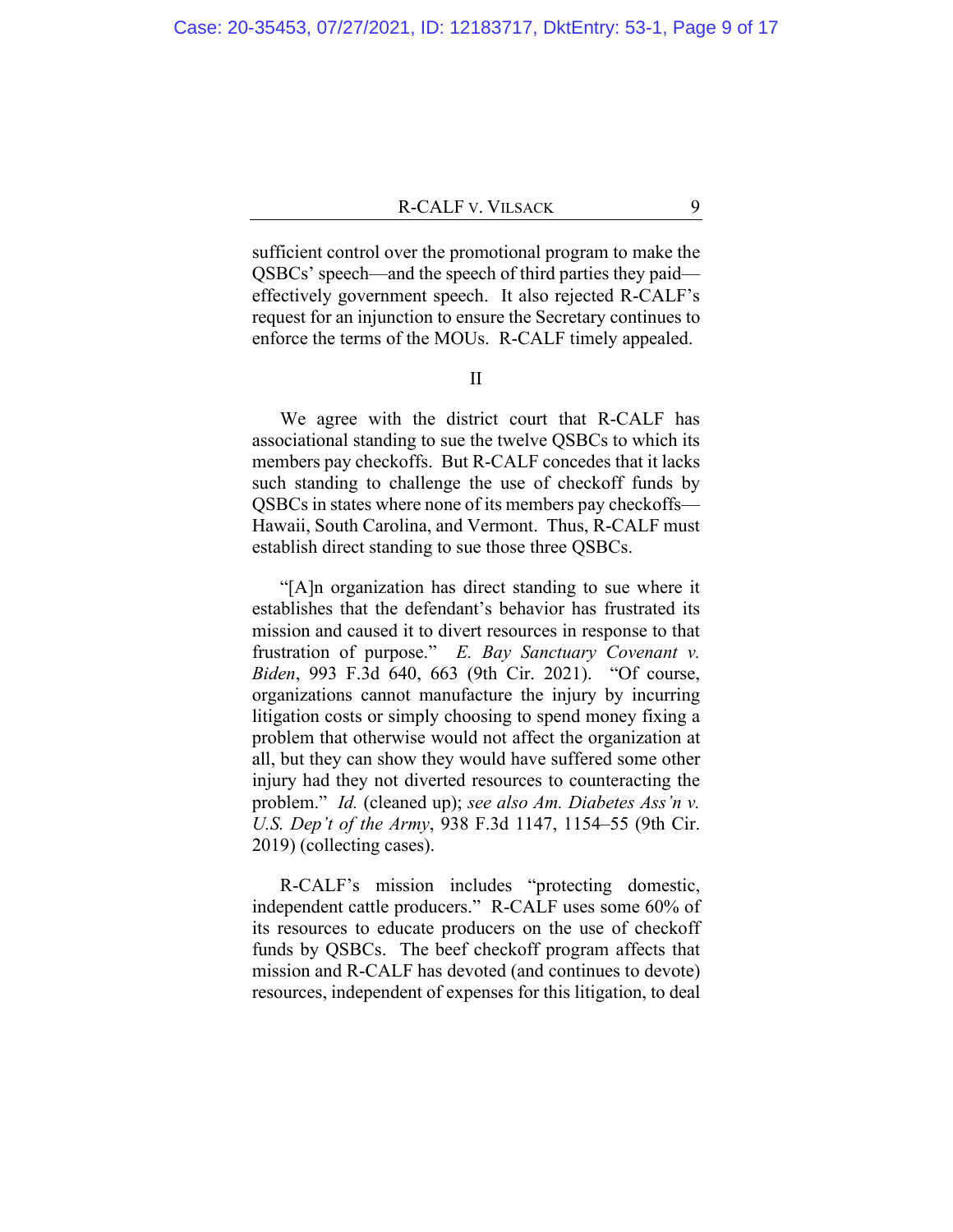with the program that might otherwise be used in support of that mission. *See Comite de Jornaleros de Redondo Beach v. City of Redondo Beach*, 657 F.3d 936, 943 (9th Cir. 2011) (en banc) (spending "time and resources" to "meet" with impacted individuals that kept from other "core organizing activities" established standing); *see also Valle del Sol Inc. v. Whiting*, 732 F.3d 1006, 1018 (9th Cir. 2013) ("divert[ing] resources to educational programs" established standing). Moreover, if R-CALF did not pursue this litigation, the QSBCs would have continued to use funds in a way that would frustrate R-CALF's organizational mission by allegedly "promot[ing] corporate consolidation in the beef industry." *See E. Bay Sanctuary*, 993 F.3d at 663. We therefore find that R-CALF has direct standing to pursue this litigation against the three QSBCs to which none of its members pay checkoffs.

#### III

## A

The critical question in determining whether speech is public or private is whether the speech is "effectively controlled" by the government. *Johanns*, 544 U.S. at 560. In *Johanns*, the Supreme Court upheld the federal portion of the beef checkoff program against a compelled-speech attack because "the government sets the overall message to be communicated and approves every word that is disseminated." *Id.* at 562. *Johanns* "emphasized three overlapping aspects" of the federal program: (1) "Congress directed the establishment of the program itself, including its promotional activities," (2) "Congress and the Secretary specify the general content of the promotional campaigns," and (3) "the Secretary 'exercises final approval authority over every word used in every promotional campaign.'" *Paramount Land Co. LP v. Cal. Pistachio Comm'n*, 491 F.3d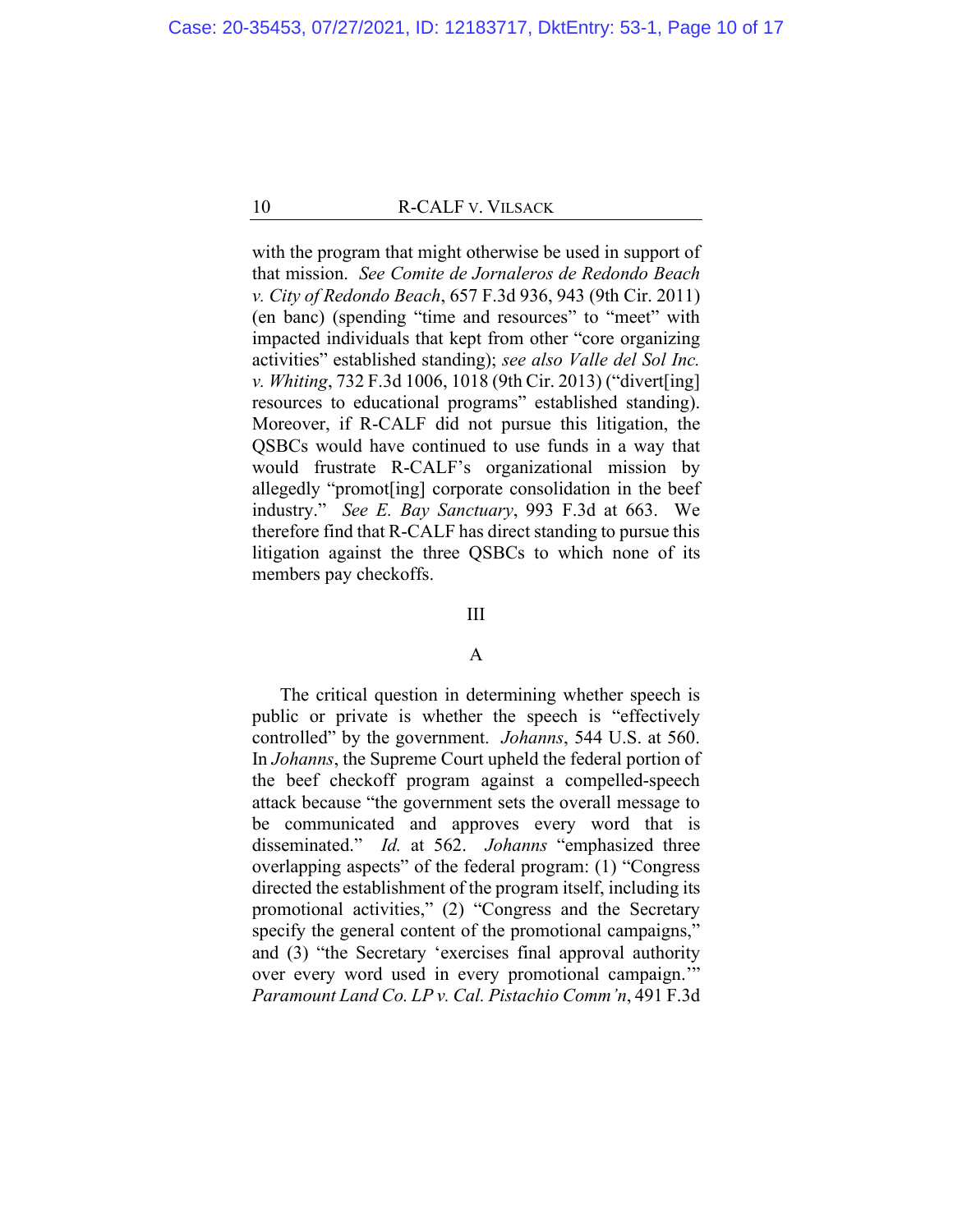1003, 1009–10 (9th Cir. 2007) (quoting *Johanns*, 544 U.S. at 560–61, 563); *see also Delano Farms Co. v. Cal. Table Grape Comm'n*, 586 F.3d 1219, 1226–27 (9th Cir. 2009) (identifying the same factors).

Applying the *Johanns* factors, this Court has twice issued opinions upholding mandatory assessment programs against First Amendment attacks.**<sup>2</sup>** *Paramount Land* refused to enjoin as unconstitutional a California statute providing subsidies from assessments on pistachio sales to the California Pistachio Commission because the State had specified the overall goal of the program—to promote pistachio sales—and exercised control over messaging. 491 F.3d at 1010–12. The Commission, comprised of nine members, only one of whom was named by the State, was required to submit to the State for concurrence "an annual statement of contemplated activities ... including advertising, promotion, marketing research, and production research." *Id.* at 1010 (quoting Cal. Food & Agric. Code § 69051(q)). Noting that the State had "less control" over the Commission than the Secretary exercised over the Beef Board, the *Paramount* panel nonetheless concluded that "[t]o draw a line between these two approaches to oversight risks micro-managing legislative and regulatory schemes, a task federal courts are ill-equipped to undertake." *Id.*  at 1011–12.

*Delano Farms* upheld similar compulsory assessments on California table grape growers, citing a state legislative directive that went "much further in defining the Commission's message than the Beef Act" along with the

**<sup>2</sup>** In an unpublished decision, this Court also upheld mandatory assessments on rental car transactions. *See In re Tourism Assessment Fee Litig.*, 391 F. App'x 643, 645–46 (9th Cir. 2010).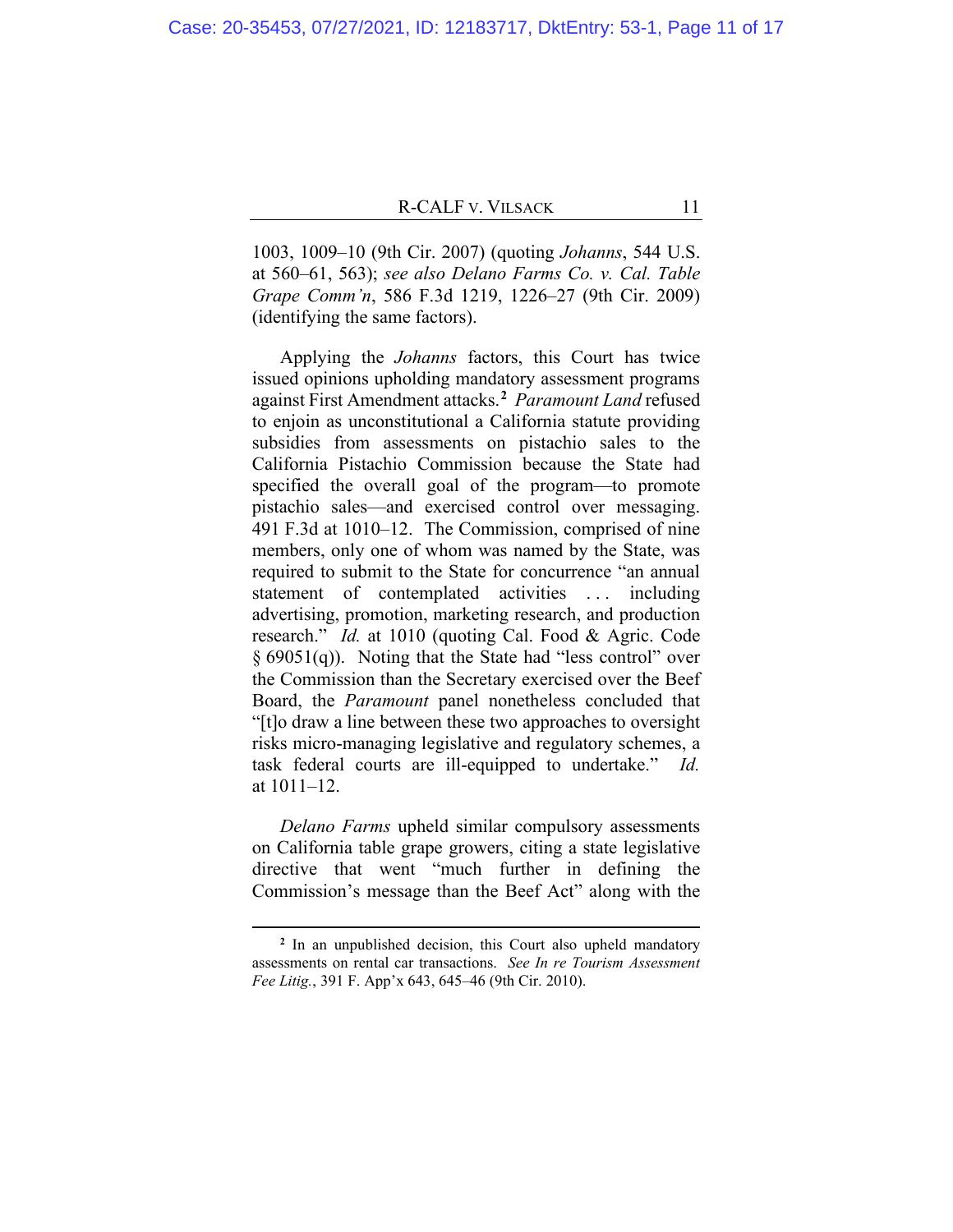State's power to appoint and remove all California Table Grape Commissioners. 586 F.3d at 1225, 1228, 1230. The Court reached this conclusion despite recognizing that the statute did "not *require* any type of review by the [State] over the actual messages promulgated by the Commission." *Id.* at 1229.

This case is similar to *Paramount Land* and *Delano Farms*. Under the MOUs, QSBCs must submit "for preapproval" by the Secretary "any and all promotion, advertising, research, and consumer information plans and projects"**<sup>3</sup>** and "any and all potential contracts or agreements to be entered into by [QSBCs] for the implementation and conduct of plans or projects funded by checkoff funds."**<sup>4</sup>** QSBCs must also submit "an annual budget outlining and explaining . . . anticipated expenses and disbursements" and a "general description of the proposed promotion, research, consumer information, and industry information programs contemplated." *See Paramount Land*, 491 F.3d at 1010 (noting that the Pistachio Commission must submit "an annual statement of contemplated activities . . . including advertising, promotion, marketing research, and production research" (quoting Cal. Food & Agric. Code  $\S$  69051(q))). Failure to comply can lead to de-certification of the QSBCs by the Secretary. This establishes, as in the federal program, "final approval authority over every word used in every promotional campaign." *Johanns*, 544 U.S. at 561.

**<sup>3</sup>** QSBCs have submitted thousands of approval requests to the AMS. For example, the Texas QSBC has made more than 650 submissions, and it may take days or weeks before a final product is approved.

**<sup>4</sup>** In 2018 and 2019, the AMS reviewed about 155 QSBC contracts.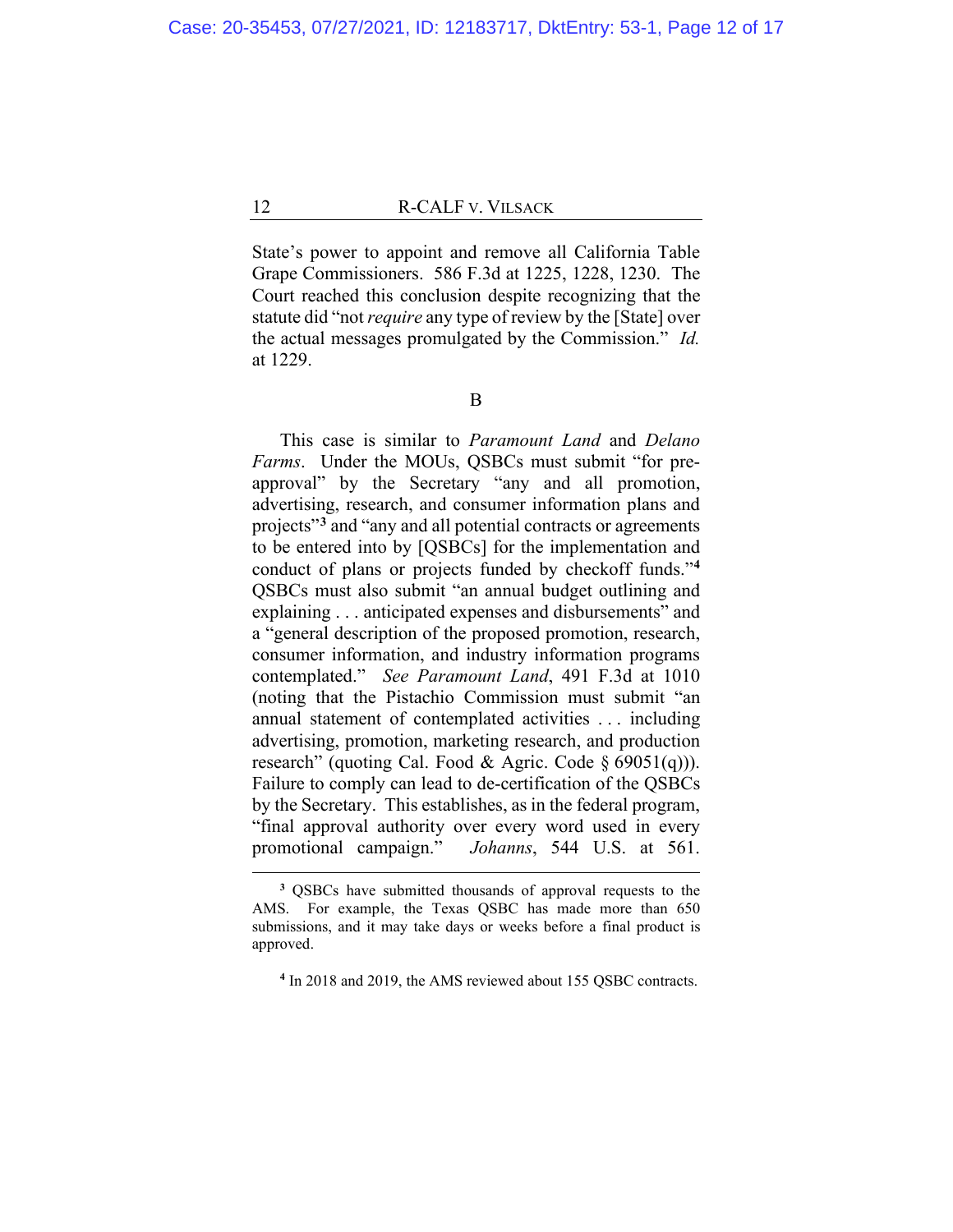Promotional campaigns by QSBCs and contracted third parties subject to the Secretary's pre-approval are therefore plainly government speech.

Third-party speech not subject to pre-approval is also "effectively controlled" by the government. Congress expressly contemplated the participation of third parties in the beef checkoff program, designating several "established national nonprofit industry-governed organizations" with whom the Operating Committee could contract to "implement programs of promotion." 7 U.S.C. § 2904(6).<sup>5</sup> The Supreme Court upheld that program despite recognizing the presence of "assistance from nongovernmental sources in developing" advertising. *Johanns*, 544 U.S. at 562.

*Paramount Land* vacated a preliminary injunction in a similar program despite the Pistachio Commission's use of funds from assessments to pay "a political consultant who hires lawyers to represent the industry before the International Trade Commission and the Commerce Department, and to lobby government entities on behalf of the pistachio industry." 491 F.3d at 1007. We treated the third-party speech as that of the Commission because the "message set out in the pistachio promotions is from

**<sup>5</sup>** Most of the third-party funding goes to two advocacy organizations—the Federation Division of the National Cattleman's Beef Association ("Federation") and the United States Meat Export Federation ("USMEF")—with established relationships with the Beef Board. Congress gave the Federation an express role in the beef checkoff program, authorizing it to elect members of the Operating Committee, 7 U.S.C. § 2904(4)(A), and directing the Operating Committee to "enter into contracts or agreements . . . with established national nonprofit industry-governed organizations, including the federation . . . to implement programs of promotion, research, consumer information, and industry information," 7 U.S.C. § 2904(6).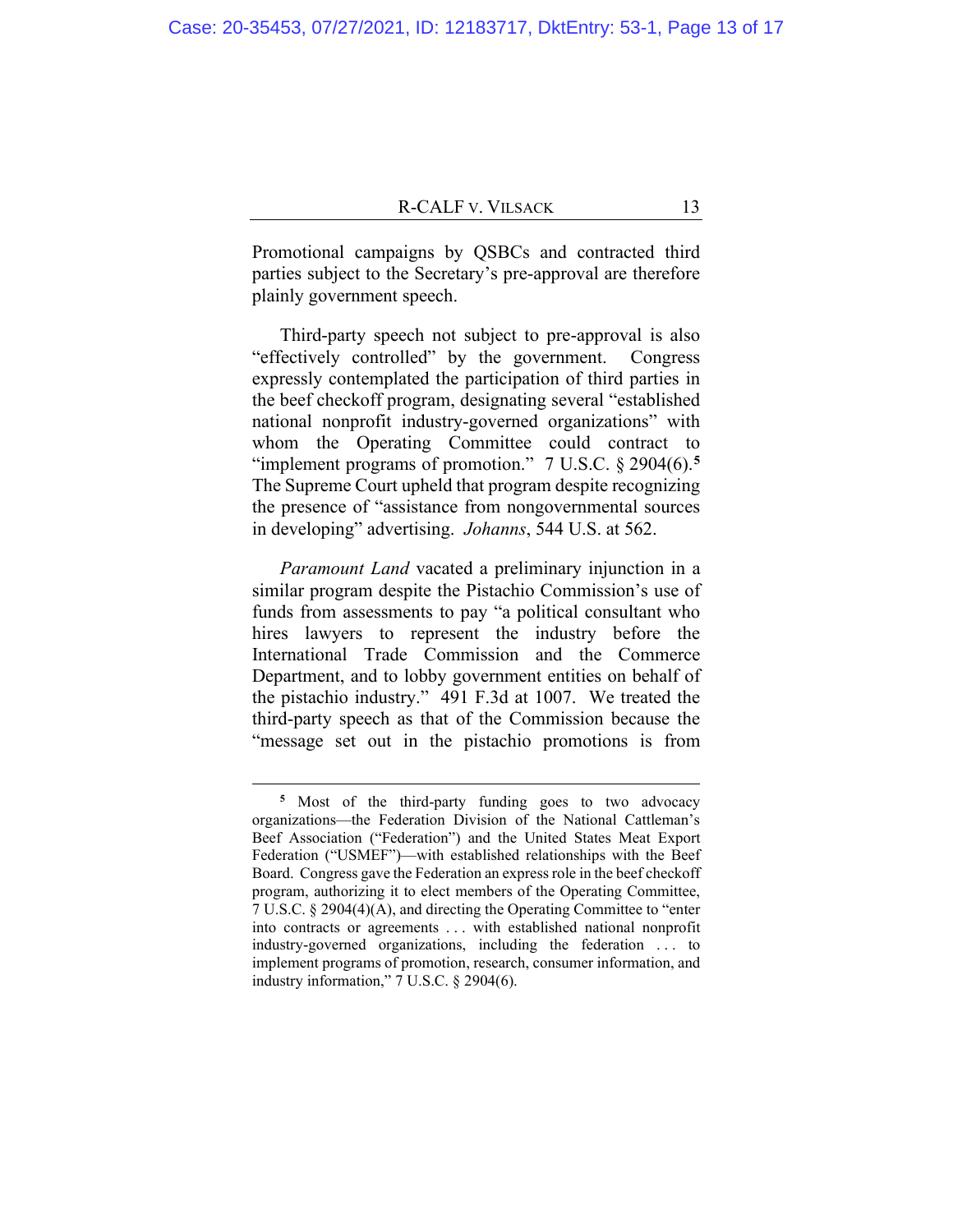beginning to end the message established by the state government." *Id.* at 1012 (cleaned up).

Here, too, the message is firmly established by the federal government. The Beef Act's implementing regulations require that all third-party speech "strengthen the beef industry's position in the marketplace," and not mention "brand or trade" names, engage in "unfair or deceptive acts or practices," or seek to influence "governmental policy or action." 7 C.F.R. § 1260.169(a), (d), (e). QSBCs must submit annual budget and marketing proposals for the Secretary's approval that contain "anticipated expenses and disbursements" and "a general description of the proposed promotion ... programs contemplated." In addition, the QSBCs must give the Secretary advance notice of all board meetings, allowing participation by the Secretary or his designees in any discussions about payments to third parties.**<sup>6</sup>**

R-CALF argues that such safeguards are insufficient because the government does not exercise final pre-approval authority over some third-party speech. But in *Paramount Land*, we found dispositive the government's *ability* to control speech, even when it declined to do so. *See* 491 F.3d at 1011–12. Here, the Secretary clearly has that authority. In addition to the oversight previously mentioned, the Secretary has unquestioned control of the flow of assessment funds to the QSBCs—and the threat of decertification under the MOUs and the regulations if he disapproves of the use of those funds. *See* 7 C.F.R. § 1260.181(a) (providing for certification, and, impliedly, decertification of QSBCs by

**<sup>6</sup>** Defendants also argue that the opt-out scheme cures any First Amendment concern. Because we hold that the government effectively controls the speech at issue, we do not reach this issue.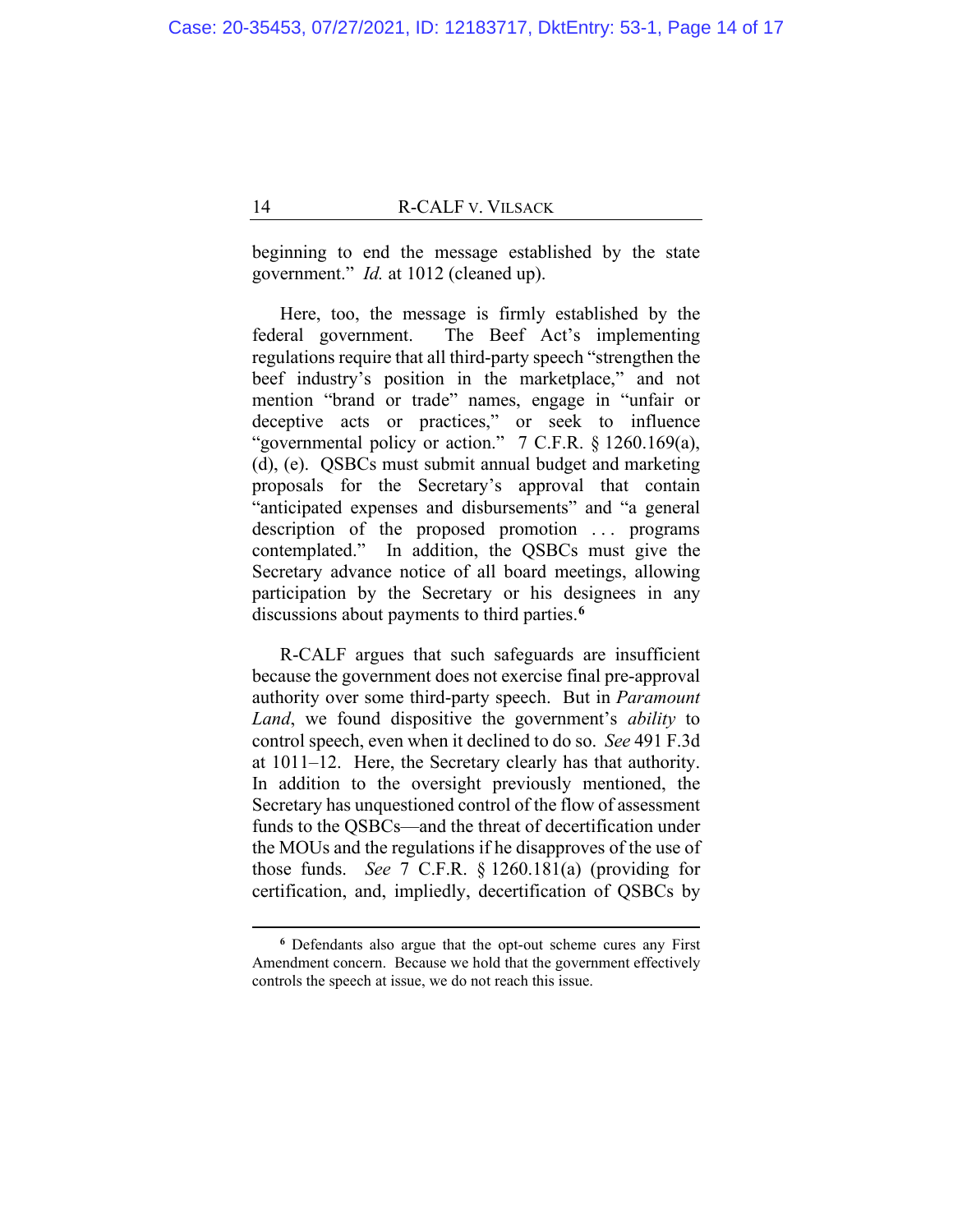the Beef Board); *see also id.* § 1260.213 (providing for the removal of Beef Board members by the Secretary). "Just as 'the Secretary of Agriculture does not write the copy of the beef advertisements himself' for the Beef Board, neither should such oversight be required for the [] scheme to pass constitutional muster." *Paramount Land*, 491 F.3d at 1012 (quoting *Johanns*, 544 U.S. at 560) (cleaned up). A contrary holding here "risks micro-managing legislative and regulatory schemes, a task federal courts are ill-equipped to undertake." *Id.* at 1012.**<sup>7</sup>**

We therefore affirm the summary judgment of the district court.

#### IV

Even if the underlying summary judgment is affirmed, R-CALF nonetheless argues that the district court should have entered a permanent injunction requiring the continuation of the MOUs to prevent the risk that the current policy will be undone. The district court determined that no

**<sup>7</sup>** R-CALF also argues that the QSBCs must have at least some members appointed and removable by the Secretary for the speech to constitute government speech. But the Secretary's ability to decertify a QSBC—which has been previously exercised—provides even greater oversight than the limited removal authority this Court has cited in other cases. *See Delano Farms*, 586 F.3d at 1229 (noting the State's power to remove individual members of the Table Grape Commission and to recommend that producers suspend the Commission's operation); *Paramount Land*, 491 F.3d at 1011 (noting that while the Secretary cannot remove members of the Pistachio Commission, she may "suspend or discharge the Commission's president if he has engaged in any conduct that the Secretary determines is not in the public interest," or "correct or cease any existing activity or function that is determined by the [S]ecretary not to be in the public interest or in violation of the Pistachio Act") (cleaned up).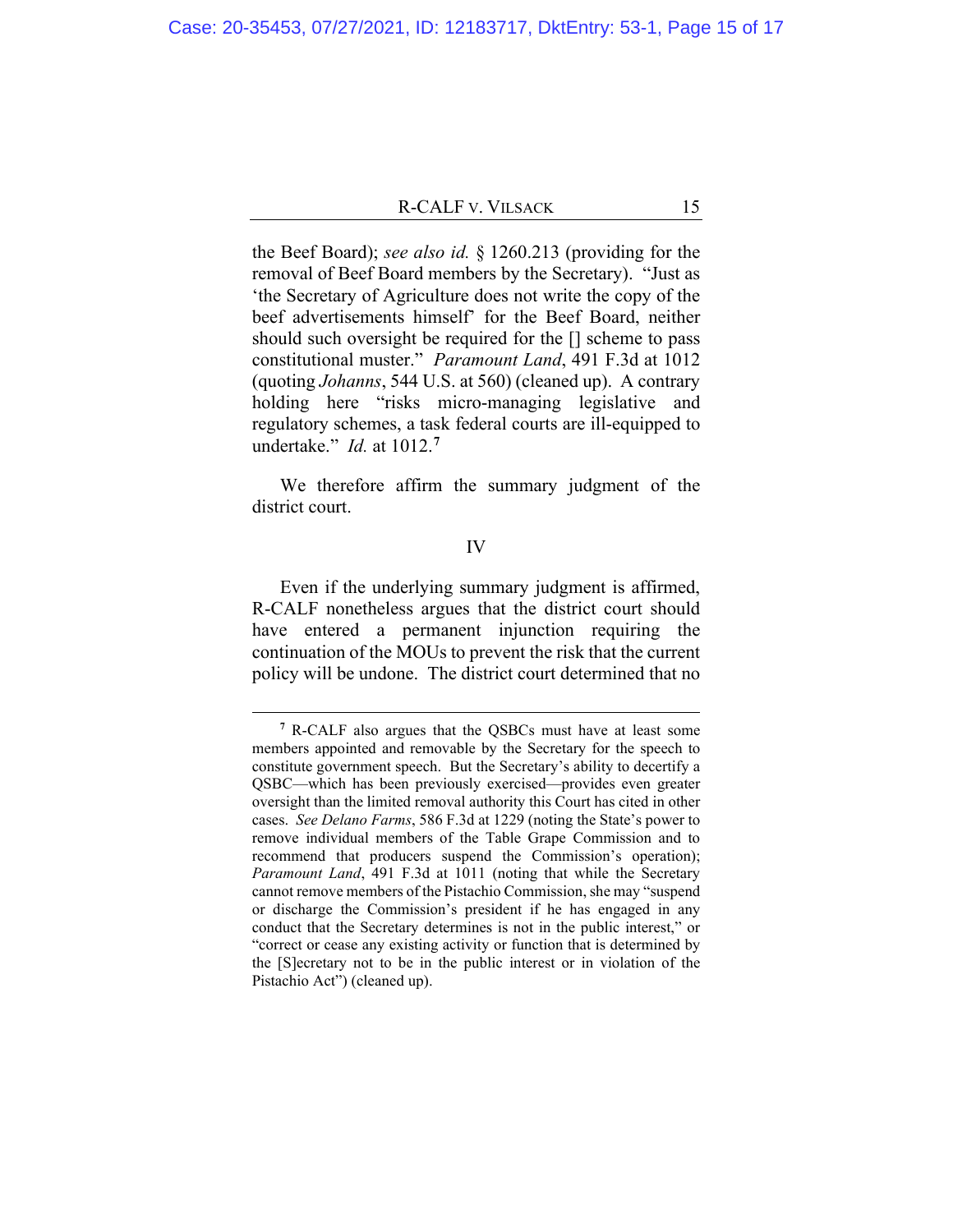injunction was needed because the MOUs mooted R-CALF's entitlement to relief and no exception to mootness applied.

"It is well-established . . . that 'voluntary cessation of allegedly illegal conduct does not deprive the tribunal of power to hear and determine the case' unless 'it can be said with assurance that there is no reasonable expectation that the alleged violation will recur' and 'interim relief or events have completely and irrevocably eradicated the effects of the alleged violation.'" *Fikre v. FBI*, 904 F.3d 1033, 1037 (9th Cir. 2018) (cleaned up) (quoting *Cnty. of Los Angeles v. Davis*, 440 U.S. 625, 631 (1979)). The government receives greater deference than private parties when courts analyze voluntary cessation. *See Am. Cargo Transp., Inc. v. United States*, 625 F.3d 1176, 1180 (9th Cir. 2010) (collecting cases). But the government "must still demonstrate that the change in its behavior is entrenched or permanent." *Fikre*, 904 F.3d at 1037 (cleaned up). It must be "absolutely clear to the court, considering the procedural safeguards insulating the new state of affairs from arbitrary reversal and the government's rationale for its changed practices, that the activity complained of will not reoccur." *Id*. at 1039 (cleaned up).

The government has met that burden here. To be sure, the MOUs are revocable. And, the Secretary entered into the first MOU only after the magistrate judge recommended a preliminarily injunction in this case. But, over five years have now passed since the Secretary first entered into the MOUs to document the Department's control of the use of checkoff funds—including with QSBCs not named in this litigation. *See Am. Diabetes Ass'n*, 938 F.3d at 1153 (finding two years of policy weighs in favor of mootness). And the MOUs remain binding unless both parties agree to rescind